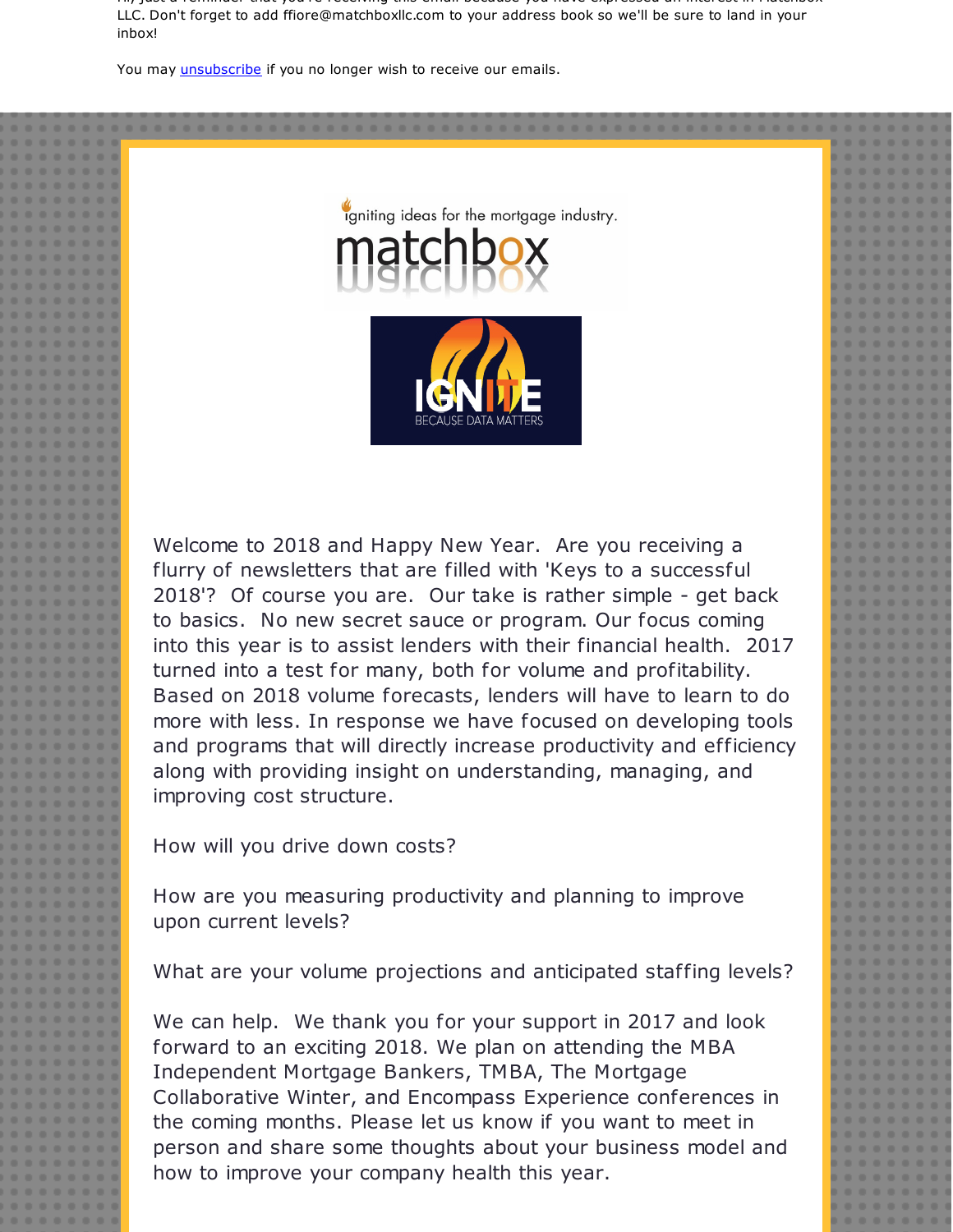The matchbox & Ignite teams are comprised of mortgage bankers who take pride in understanding the industry changes and being proactive in how these changes can be supported within your workflow and technology.

> By the way, check out our new website **[www.matchboxllc.com](http://r20.rs6.net/tn.jsp?f=001RiwYU8xjq8XYpyVXMo2wyOk4azvwS3Lr10h0gNxWprqev1lQ7uBH7Og-XtYuxmIloRq6hDTf1p3pOAcrkZxyklL7Ou_jGGaqz1VW5mmv8CS10mt4wNd935j5ach5--9A-sInVaoji2SYdeltFftJWHjx6rehjAIIO3D_JwEWETD2cxhySuc-8U1SnljsMtoW7xFq7LzcACiBpwsCl1348uEAvjwu_7esq3FGVsgLQwjsNObCeN866zbBBjy7s1xrADumHJtNgvltm_zKd-bmcTzMbwJoMt-6ca2H_oDymT3sUVclAg29tgdJ-upWn4QqcdjQwaI8rSTQuIYCopGF1A==&c=&ch=)** and let us know what you think!

## **matchbox....we speak mortgage**

Over the past few years, lenders have focused on growing volume, increasing revenue, and adding staff. Many have done that well and have had very good years. Even through a flurry of industry wide compliance changes, bankers fought through them and still were able to grow and be profitable.

This all changed in the fourth quarter of 2017. We saw a rise in rates, a shortage in supply, a drop in volume, and in some cases, a surplus of staff, and most importantly, a drop in profitability. Whereas firms came into prior years focusing on the revenue and income; this year lenders need to come into 2018 focusing on costs, understanding them and how to manage them. When volume and profits are strong, the focus is on driving volume. Costs? Not so important. Areas of leakage throughout departments are accepted or go unnoticed when volume is flush. Lenders for the the first time in a while have to take a step back and really look into their cost structure. Many have already finished 2017 in the red and 2018 will only be more challenging unless costs are under control while eliminating all leakage and inefficiencies. If you ended '17 facing some challenges, is there a plan in place to correct this course to start 2018? Volume and low rates will not be a savior this year.

If you are looking for some guidance, here are some tips for you to look into as the year begins:

**Understand your baselines -** In order to know how far you're off, you need to know where to begin. We've written this in years past, but it starts with a detailed and reliable proforma. Can you model break evens? Waiting for closings to recap month-end isn't a recipe for success. It starts with a strong understanding of applications, appraisals, approvals, locks, and CTC. Note: It's not only the numbers, but the allocation based on product and margins. Get the baseline numbers in place in order to gauge a sustainable drop in production or rise in rates.

**Loan Officer Compensation plans -** Multiple and variable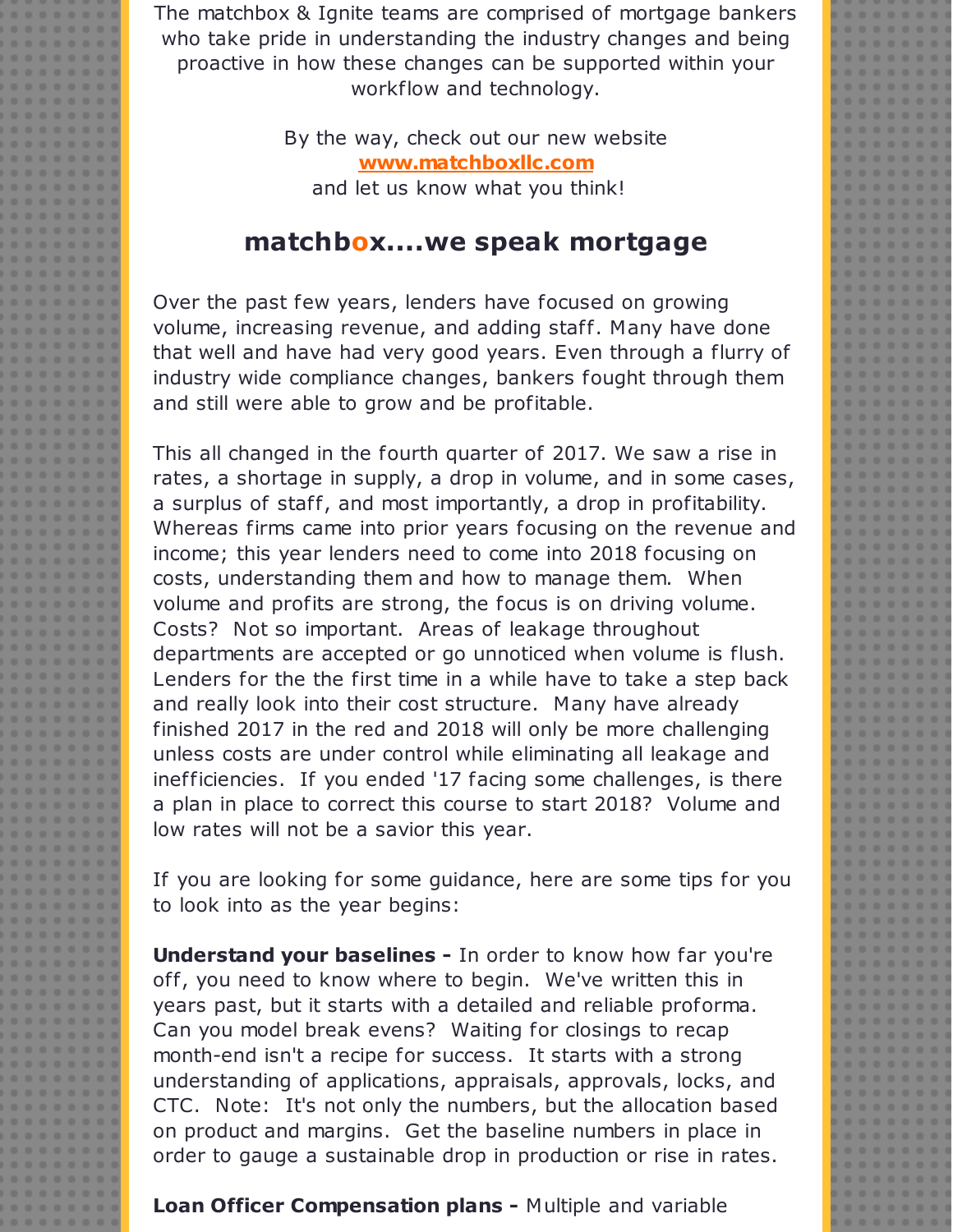compensation plans are acceptable when volume is high as volume coming from various areas will balance them out. More often than not, the "bad" compensation plans show their colors when volumes drop and they can, and will have a much deeper impact. Get ahead of these turning into problems and tough conversations.

**Staff "incentive based" bonus plans -** When volume drops, theoretically so should employee bonuses. Do these bonuses have minimum standards? Will they be met? Have bonuses turned into fixed salaries over time? Here's a perfect example of all being great when volume is high, but become a stress point once volume drops.

**Secondary Policies and Procedures -** This can be a newsletter into itself. Based on our Secondary Reviews over the past few years, there are multiple areas of leakage in your Secondary and Secondary related departments. We're always speaking about this, but we all get complacent in our daily activities and there are always additional opportunities to take advantage of. A full review of your Secondary policies and procedures as they relate to fees, strategies, exceptions etc., are always a good idea. If you do not understand these or more importantly how they are being managed, you need to. This includes understanding margin rules, how they are built into your PPE and enforced while accounting for pricing accommodations and exceptions. If this is a black box, it's time to make it transparent.

**Post Closing -** This department is often overlooked and creates many areas of exposure as it relates to costs. Between extra days on the warehouse line, only shipping a few times a week, missing delivery dates to investors, or not fully reviewing files prior to being sent to investor, days and sometimes weeks are lost due to weak or careless post closing processes. How and who oversees these benchmarks and sets expectations? Time is money and this department is often left alone as long as roll fees are kept at a minimum. All departments need to be assessed and post closing can no longer work under the radar.

**Accounting and Financials -** As numbers potentially flow from black to red, lenders need to understand them,

support them and be able to address with an action plan to take corrective action. Whether it is liquidity ratios, cash available, or just overall drop in profitability, Management and Finance have to speak to the numbers and the ability to manage and potentially reduce costs and increase productivity. You can wait until the 15th of the month to look at the numbers when they are strong. When they're not so hot, you need to know them by the 15th of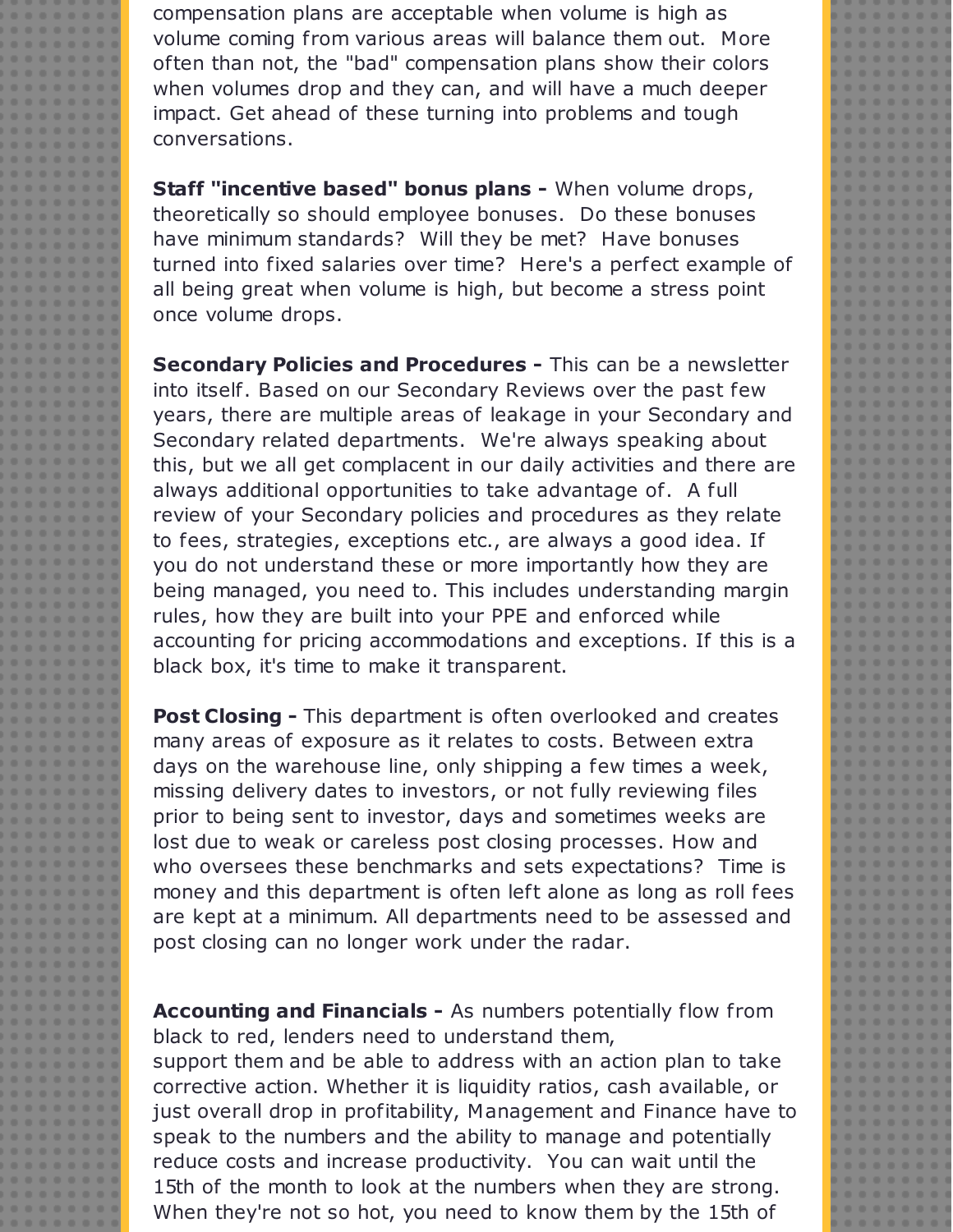

the prior month!

matchbox LLC | Ignite Integration Solutions | [ffiore@matchboxllc.com](mailto:ffiore@matchboxllc.com) | [www.matchboxllc.com](http://r20.rs6.net/tn.jsp?f=001RiwYU8xjq8XYpyVXMo2wyOk4azvwS3Lr10h0gNxWprqev1lQ7uBH7Og-XtYuxmIloRq6hDTf1p3pOAcrkZxyklL7Ou_jGGaqz1VW5mmv8CS10mt4wNd935j5ach5--9A-sInVaoji2SYdeltFftJWHjx6rehjAIIO3D_JwEWETD2cxhySuc-8U1SnljsMtoW7xFq7LzcACiBpwsCl1348uEAvjwu_7esq3FGVsgLQwjsNObCeN866zbBBjy7s1xrADumHJtNgvltm_zKd-bmcTzMbwJoMt-6ca2H_oDymT3sUVclAg29tgdJ-upWn4QqcdjQwaI8rSTQuIYCopGF1A==&c=&ch=)